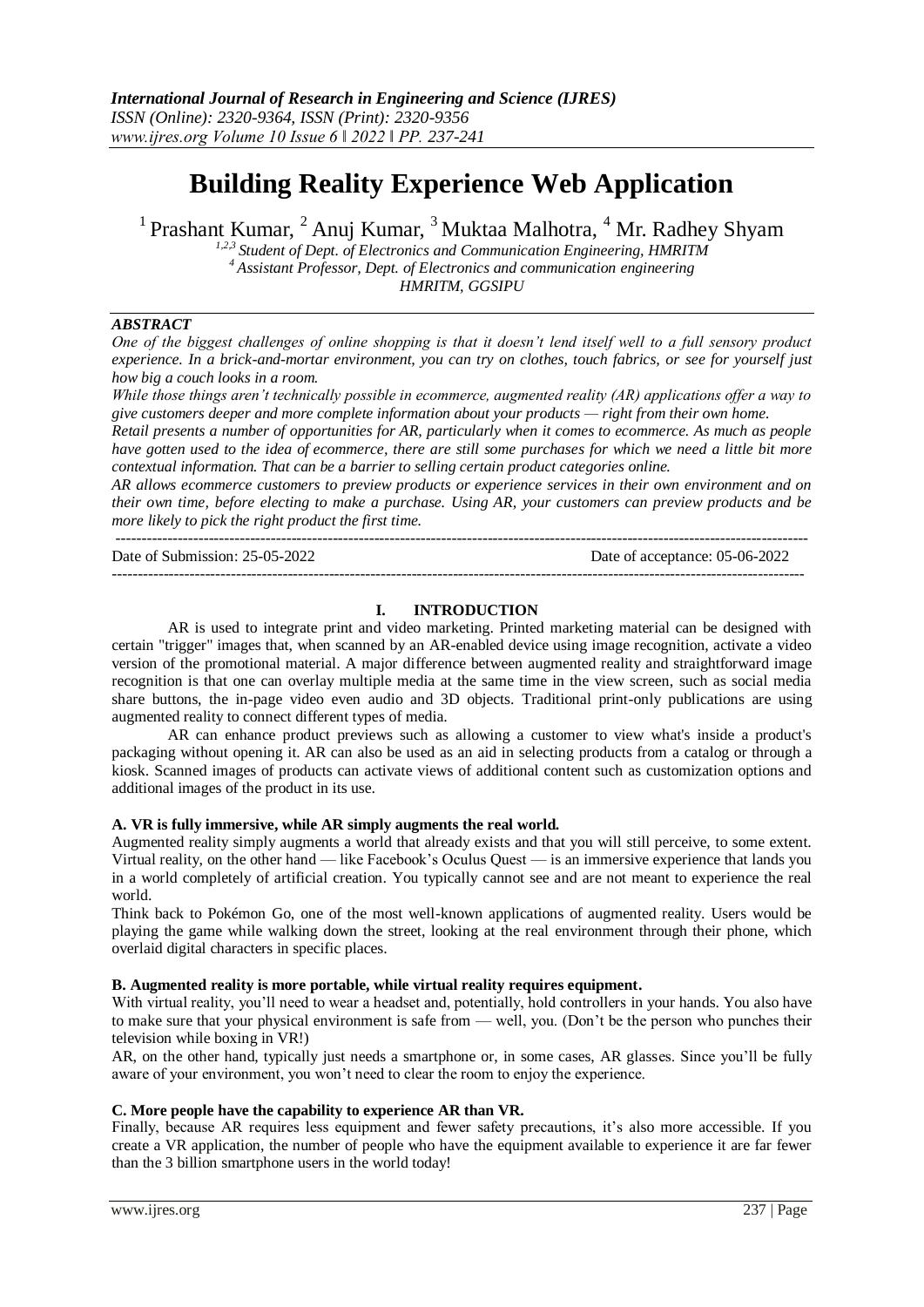# **II. How Ecommerce Businesses Are Using Augmented Reality**

AR allows ecommerce customers to preview products or experience services in their own environment and on their own time, before electing to make a purchase. Using AR, your customers can preview products and be more likely to pick the right product the first time.

# **A. Virtual try-on solutions.**

The fear of that very outcome can reduce [conversion rates.](https://www.bigcommerce.com/blog/conversion-rate-optimization/) Shoppers want to really know what they're getting and take every precaution for it to be what they want. And if they do take the chance to buy and it doesn't work out, your return rates will go up.

AR helps online shoppers understand what they're buying and how the items will work for them. There are applications like this for clothing, makeup, accessories and even eyeglasses.

# **B. Preview placement.**

Preview placement gives customers a real-time glimpse of what a product will look like when placed in their own environment.

DTC furniture brand [Burrow](https://burrow.com/) uses AR to help customers visualize how their couches will fit in their living rooms.

Their Burrow at Home app uses [ARKit](https://apps.apple.com/us/app/burrow-at-home/id1304445713) to place true-to-scale 3D models of Burrow's couches in photos taken on customers' iPhones and iPads.

# **C. Interactive user manuals.**

If you're selling a product that has a learning curve before it becomes easy for new customers to use, an interactive user manual might be a great AR application for you to help users better understand how your product works.

An interactive user manual responds to user actions, providing on-page contextual support when using a piece of software, website, or application. Many AR user manual apps scan the product and indicate the buttons in the real-life environment using graphical arrows and animations with text.

# **D. Social media filters.**

If you've used Instagram Stories or Snapchat lately, you may have used an AR filter. These filters were once used just for fun, but over the years there's been a rise in the number of brands jumping on the AR bandwagon through social media filters.

Here are some of the benefits:

It's a great way to showcase a new product by enabling people to test out how it'll look on them.

 The novelty factor of AR filters can help boost audience engagement and encourage people to tag you in their content.

 The "wow" factor can help you stand out from the crowd of brands on social media and showcase what makes you special.

# **III. How to Bring Augmented Reality to Your Ecommerce Store**

#### **A. Clarify your business objectives.**

Figure out your vision and goals before jumping into the technical aspects of your AR application. Once you know where you're going, it'll be easier to choose the techniques and technologies you need to get there.

## **B. Identify augmented reality tools you would like to use.**

Once you know what you want to create, you can start identifying the tools you need to use. Here are the aspects you need to think about:

 License type: If you have a limited budget, you may want to choose an AR platform that offers a free license. Many AR solutions provide both free and commercial licenses. However, remember that the free version won't be as robust as the full software.

Supported devices: Whether you're planning to run your augmented reality app on mobile devices, laptops or AR glasses, make sure the tool you use can support the hardware for your app.

 Supported operating systems: If you're going to develop apps for several operating systems, make sure the platform you choose supports every operating system you want to run your app on.

 Capabilities: Carefully evaluate each platform to determine whether they have the exact features you need. For example, not all platforms support geo-location, so if you're planning to create a location-based AR app, those won't help you.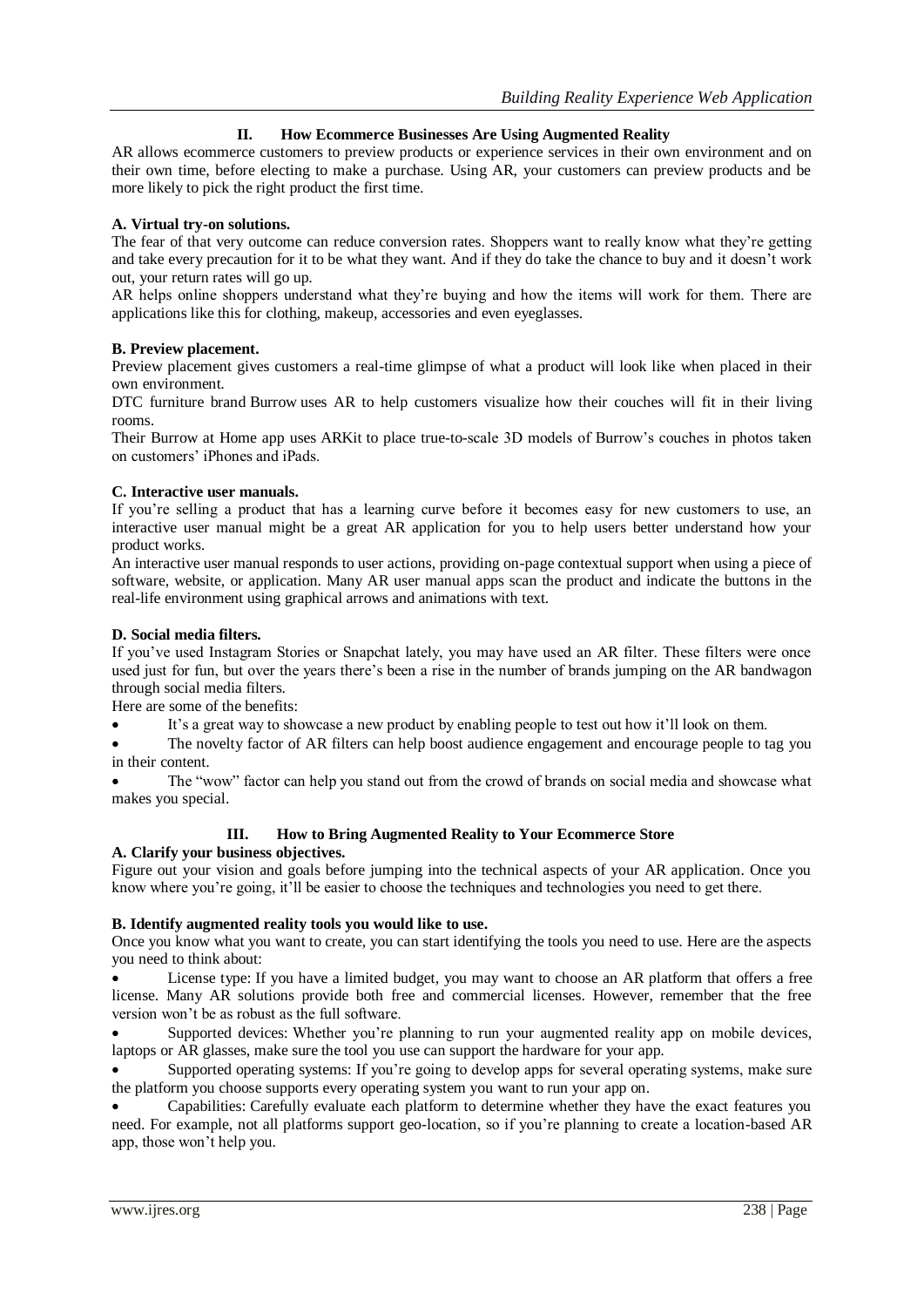# **C. Market your new tool.**

Now that you've put all the hard work into creating your tool, you'll want to make sure the world knows about it. Here are a few ways you can get the word out:

 Create a demo video: Make promotional and instructional videos for your app that demonstrate how to use it.

 Display in-app instructions: Provide clear direction so people understand what they're supposed to do to get the most out of your app.

 Make your content shareable: Enable users to share their AR experience with friends and social media contacts.

#### **IV. How to Implement AR In HTML**

You can experience efficient augmented reality for the web directly on your phone without installing any applications. But let's go further and see how to produce your own augmented reality experience. The shortest example of AR.js is only 10lines of HTML thanks to the magic of [a-frame.](https://aframe.io/)

#### **A. Including the Libraries**

First, you include [a-frame,](https://aframe.io/) an effort started by [MozillaVR](https://mozvr.com/) to build VR experiences. A-frame contains [three.js.](https://threejs.org/) Then you simply include AR.js for a-frame. AR.js will make the 3d displayed in AR run very fast on your phone, even if it's a 2–3 year old phone!

| https://aframe.io/releases/0.5.0/aframe.min.is">                                       |
|----------------------------------------------------------------------------------------|
| https://rawqit.com/jeromeetienne/ar.js/master/aframe/build/aframe-ar.js">              |
| x.ArToolkitContext.baseURL = 'https://rawgit.com/jeromeetienne/ar.js/master/three.js/' |

#### **1. Defining the Body**

In this step, it's all business as usual. You define the body, like you would in all HTML pages.

```
<body style='margin : 0px; overflow: hidden; '>
</body>
```
#### **2. Creating a 3D Scene**

Next, we are going to create our a-frame scene. We also need to add the ARToolkit component. [ARToolKit](https://artoolkit.org/) is an open-source library that we use to localize it through the phone camera.



#### **3. Adding Simple Content**

Once we have created the 3d scene, we can start adding objects to it. In this line, we add a simple box. We then modify its material to make it transparent. We also change its position so it displays on top of the AR marker.



## **4. Adding AR Camera**

```
<a-marker-camera preset='hiro'></a-marker-camera>
```
Finally, we make it move as if it were your phone.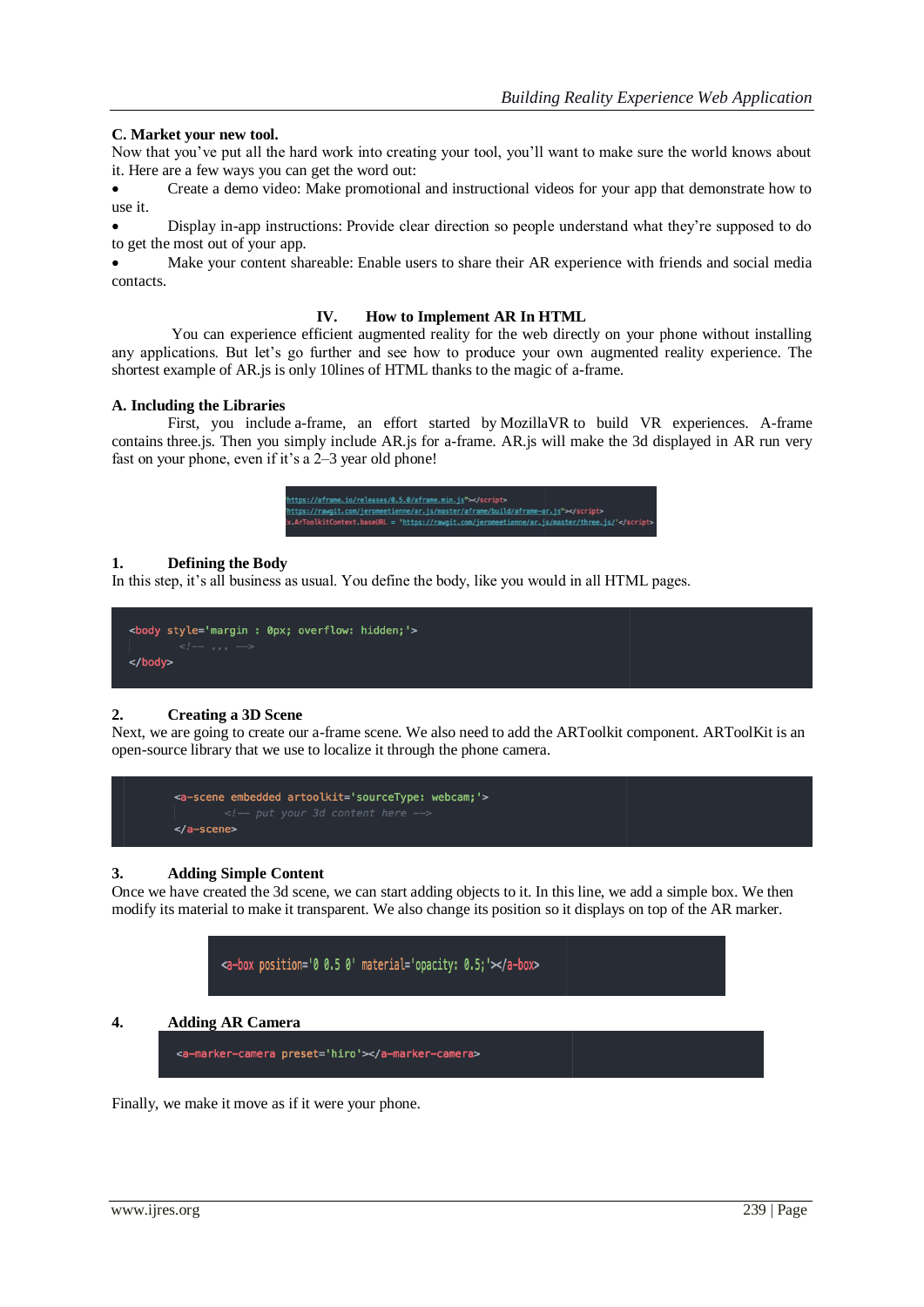# **V. RESULTS**

- List of items available for shopping.
- Every product has square icon , which enable us to view the product in real world, for better understanding.



*Simply on clicking AR icon your phone shows you item.*



Fig 1. Lamp looks good in room with AR.



Fig 2. cacti pot is shown in real world.